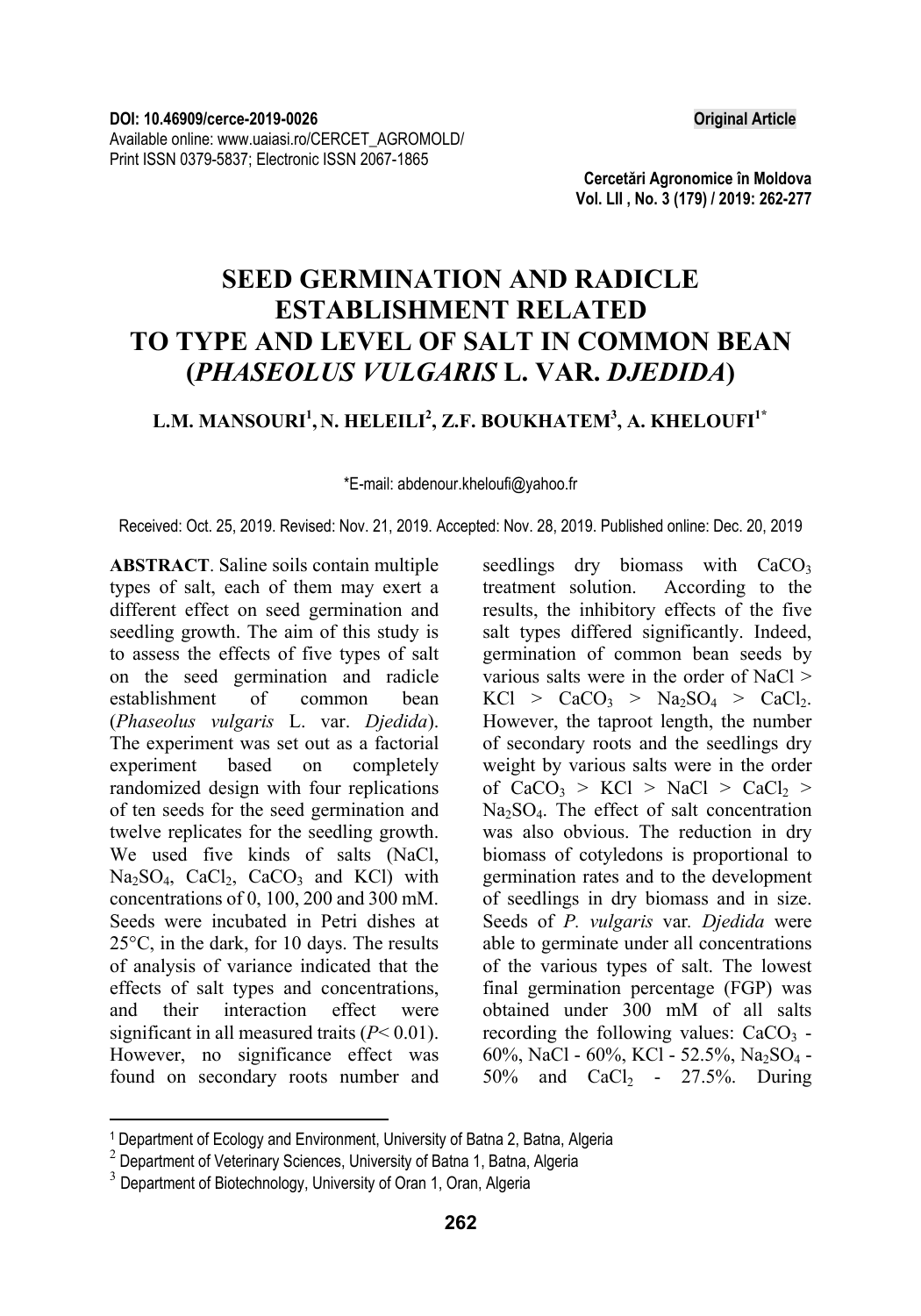germination stage, the radicle emergence would be controlled by the environment osmolarity, while the later growth of the seedling would be limited by the reserve mobilization.

**Keywords:** agriculture; Fabaceae; local adaptation; osmotic stress; salt tolerance.

# **INTRODUCTION**

Food legumes play an important role in the cropping systems and in the diet of the population (Sinclair and Vadez, 2012). Among these legumes, bean or common bean (*Phaseolus vulgaris* L.) is one of the oldest species and a major part of humanity's diet (Bevilaqua and Antunes, 2015). In addition to its interest as one of the major legumes providing energy, beans are also an important source of protein in developing countries (Blair, 2013).

In Algeria, the low yields are mainly due to the environment fluctuations recorded during the various seasons (Beebe *et al*., 2013). Indeed, the Algerian climate is characterized by irregular rainfall over time and space, as well as a tendency towards more aridity and thus an increased impact of drought. These are considered as factors of a partial or total loss of production (Faramarzi *et al*., 2013).

Abiotic stresses, such as drought, salinity, extreme temperatures, chemical toxicity and oxidative stress are serious threats to agriculture and result in a deterioration of the environment (Kusvuran *et al.,* 2016). Abiotic stress is the leading cause of crop loss in the world, reducing average yields of most field crops (Lobell, 2014). Drought and salinity are becoming widespread in many areas and can result in serious salinization of more than 50% of all arable land by 2050 (Galford *et al*., 2010). Abiotic stress results in a series of morphological, physiological, biochemical and molecular changes that affect plant growth and productivity (Zandalinas *et al*., 2018). Overall, more than 800 million hectares of land are affected by salinity (Munns, 2005), at the world level.

Saline soils contain multiple types of soluble salt components, each of which has a different effect on the initial growth of plants (Bernstein, 1958; Munns and Termaat, 1986; Shannon and Grieve, 1998; Kheloufi *et al*., 2016a), and the compositions of soluble salts in saline soils differ greatly among locations (Tobe *et al*., 2002; Kheloufi *et al*., 2017).

Although most of these reports are basing on experiments with NaCl, it has been hypothesized that the other salts have similar effects on cellular function, but to different degrees (Tobe *et al*., 2004). More cations and anions associated with salinity are calcium  $(Ca^{2+})$ , magnesium  $(Mg^{2+})$ , sodium (Na<sup>+</sup>), chloride (Cl<sup>-</sup>), sulfate  $(SO<sub>4</sub><sup>2</sup>)$ , and bicarbonate  $(HCO<sub>3</sub>)$ . In some instances, potassium  $(K^+)$  and nitrate  $(NO<sub>3</sub>)$  may participate to salinity, and when pH is greater than 9,  $CO<sub>3</sub><sup>2</sup>$  becomes a problematic anion (Schabes and Sigstad, 2005). These effects of salts on the functions of the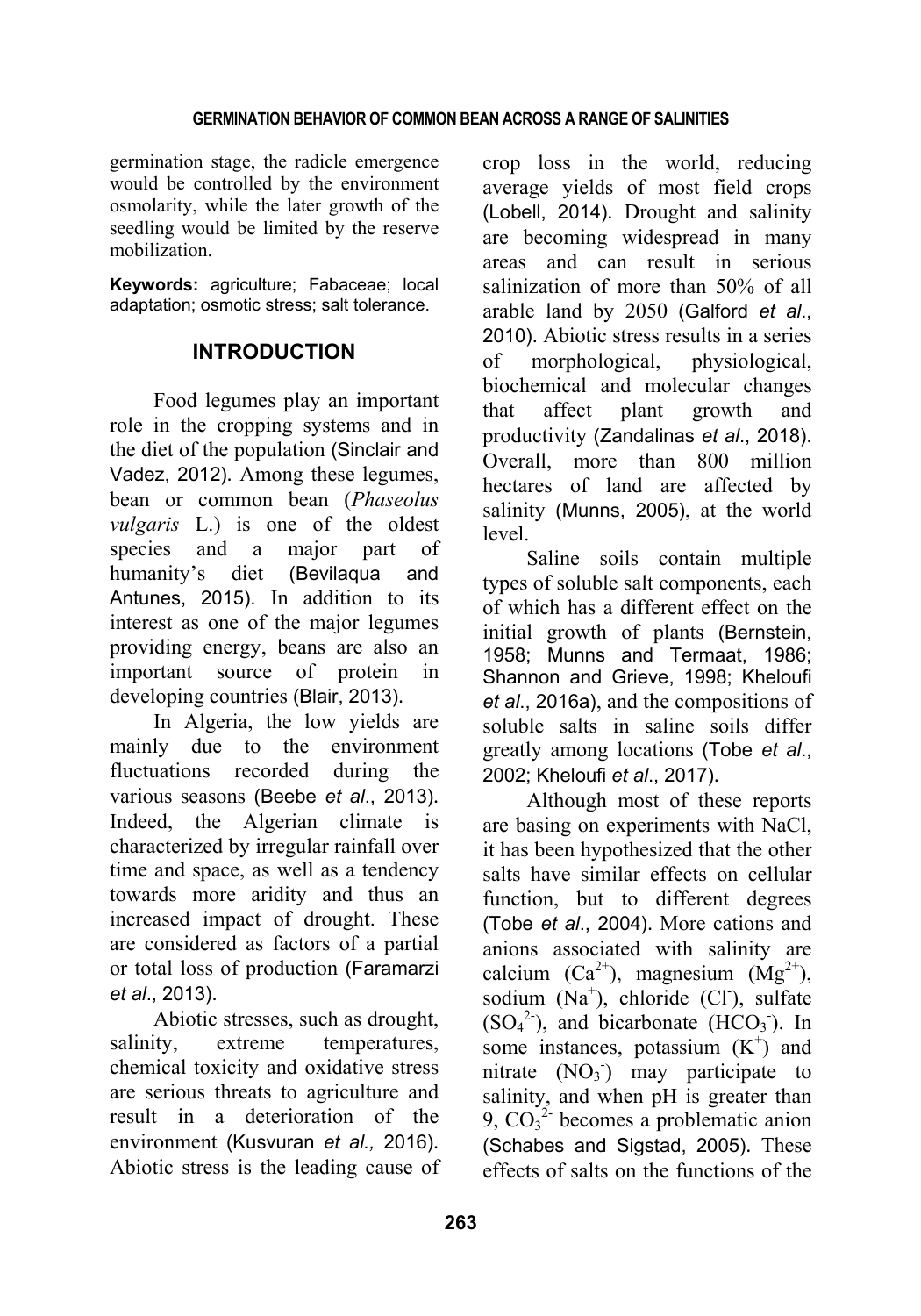cell membranes and the cell walls may affect the water potential of the cytosol and cellular extensibility, and thus, may affect seed germination and seedling growth (Kheloufi *et al*., 2018).

Seed germination is the most important stage in a plant life cycle. Water, air, temperature and light are all essential for the seed germination process, starting from imbibition, activation and succeeding manifesttation (Bradford, 1995; Bewley and Black, 2012; Finch-Savage and Bassel, 2015).

In glycophytes species, salinity can reduce the growth of plants or damage the plants through osmotic effect (it causes water deficit), toxic effects of ions and imbalance of the uptake of essential nutrients (Parihar *et al*., 2015).

In the present study, we compared the effects of different types of salts on seed germination and seedling growth of common bean (*Phaseolus vulgaris* var. *Djedida*). This variety is among the most cultivated bean varieties in Algeria. It has already been the subject of several studies evaluating its tolerance to NaCl (Bouzid and Rahmoune, 2012; Adda *et al*., 2014; Taïbi *et al*., 2016) and even seawater (Mansouri and Kheloufi, 2017).

# **MATERIAL AND METHODS**

# **Experimental design and treatments**

This research project was performed in 2018, at the laboratory of the Department of Ecology and Environment, University of Batna 2, Algeria. Seeds of *P. vulgaris* var. *Djedida* (length: 12.9 ± 0.63 mm; width: 6.46 ± 0.51 mm; thickness:  $5.69 \pm 0.42$  mm; mean  $\pm$  SE; n = 50) were provided by SARL AGROSEED (Harvest date: 2016; seed conditioning: France; origin: USA; reference: DJ0512). The one-thousand seed weight was 273 g.

To evaluate salt tolerance during germination, a total of four replicates of ten seeds were disinfected with 1% NaOCl, rinsed with distilled water and immediately sown on 0.8% (water agar) in 9 cm Petri dishes.

The water agar was prepared with various salts: NaCl, Na<sub>2</sub>SO<sub>4</sub>, CaCl<sub>2</sub>,  $CaCO<sub>3</sub>$  and KCl, with concentrations of 0, 100, 200 and 300 mM. Seeds were incubated at 25°C, in the dark, for 10 days, because the seeds germinate favourably under these conditions (Mansouri and Kheloufi, 2017). Experiments was performed in a completely randomized block. Germination counts were done daily to evaluate the kinetics of germination. Seeds were considering germinating only when 2 mm radicles emerged (*Fig. 1*).

At the end of the germination period, the final germination percentage, the length of the taproot, the number of secondary roots, the dry weight of cotyledons and seedlings (without cotyledons) were recorded. The common bean root system is characterized by a taproot. Roots arising from it are called secondary roots, those formed from them is called tertiary roots. Adventitious roots were formed at the base of hypocotyl (Díaz-Ruiz, 2012). Cotyledons and seedlings were weighed separately after drying in an oven at 80°C for 48 hrs. Twelve replications were used for the growth traits, *viz.* three replicates from each Petri dish.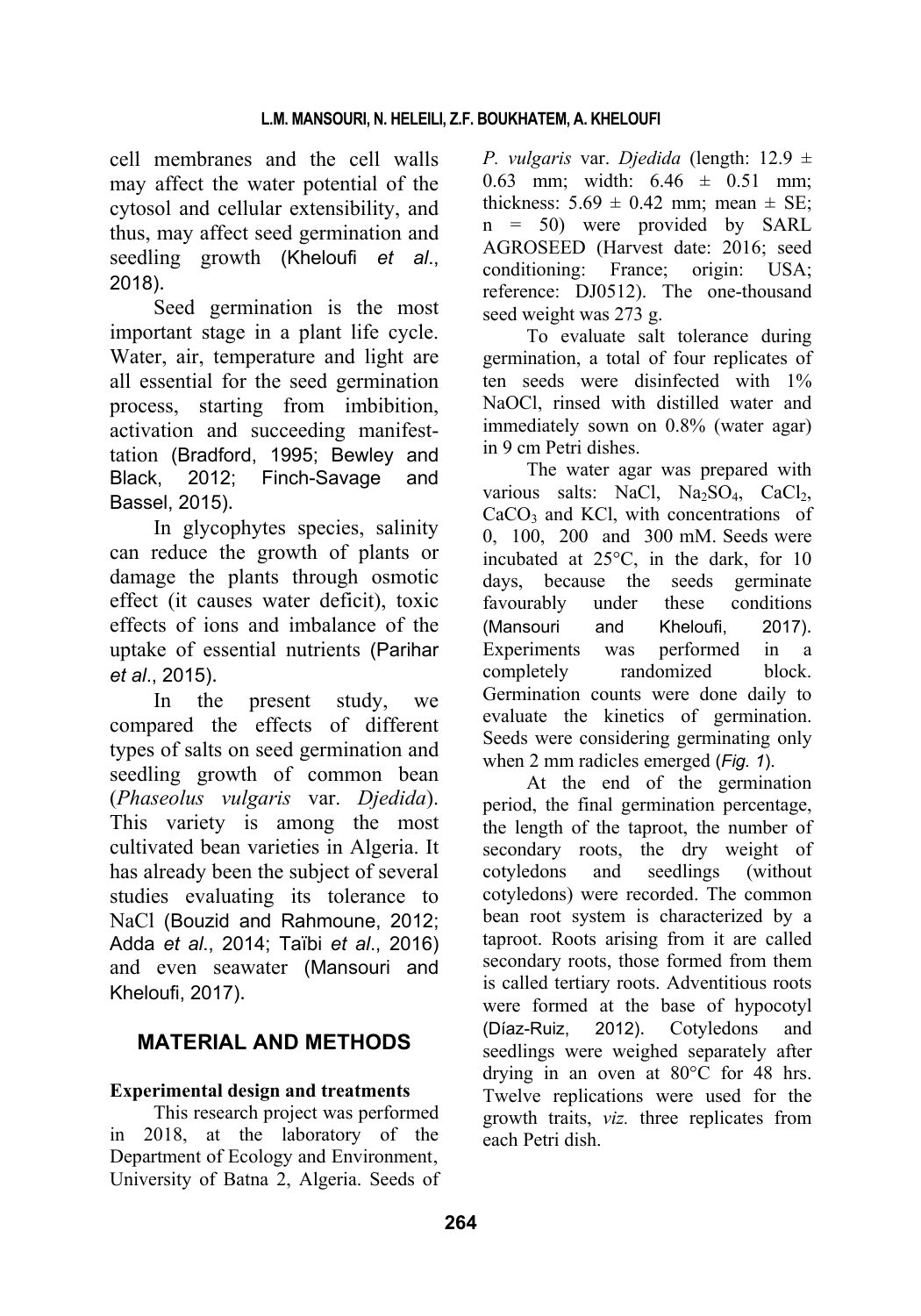In the germination tests, final germination percentage (FGP) for each

$$
FGP\ (\%) = \frac{\Sigma ni}{N} \times 100
$$

where, *FGP* is final germination percentage, *ni* is the number of germinated seeds at final day of test, and *N* is the total number of incubated seeds per test (Côme, 1970).

### **Statistical analysis**

The experiments were conducted with four replicates of ten seeds (n=4\*10) for the trait seed germination and with 12 replicates (n=12) for the morphological characteristics, and the results were expressed as mean ± standard deviation (SD). All the data were subjected to one-way and two-way analysis of variance (ANOVA) and Duncan's multiple range test (*P*< 0.05) using SAS Version 9.0 (Statistical Analysis System) (2002) software.

# **RESULTS AND DISCUSSION**

The results of analysis of variance indicated that the effects of salt types and concentrations, and their interaction effect were significant in all measured traits (*P*< 0.01) (*Table 1*). Mean comparison of simple effects of different salt types and concentrations and their interaction are shown in *Table 2.*

The mean comparison results and the results of analysis of variance (*Table 2*) showed that among different salts, the lowest inhibitory effects on germination and the most measured traits was belonged to  $CaCO<sub>3</sub>$  and KCl, and the highest inhibitory was related to NaCl,  $Na<sub>2</sub>SO<sub>4</sub>$  and CaCl<sub>2</sub>.

salt types and levels were calculated by using the following formula:

$$
iP(%) = \frac{\Sigma ni}{N} \times 100
$$

On the other hand, it is important that effect of salt concentration was obvious. The highest inhibitory effect was related to 300 mM of all the salts (*Table 2*).

# **Germination kinetics**

According to our results, the common bean seeds were able to germinate in the absence and/or in the presence of a low/high salinity, they are tolerant in the presence of salts; but, this tolerance differs from a treatment solution to the other one because the type of salt plays a determining role grafting for the seed germination (Kheloufi *et al*., 2016b). The results represented on *Fig. 2* indicate that under the saline conditions of the five kinds of salts (NaCl, Na<sub>2</sub>SO<sub>4</sub>, CaCl<sub>2</sub>, CaCO<sub>3</sub> and KCl), the kinetics of germination expresses three phases: a first phase of latency, expressed by the imbibition of seeds; a second exponential phase where one attends an acceleration of germination and finally a third phase characterized by a stationary stage indicating an interruption of germination. Finally, whatever the type of salt used, the germinative capacity of salt-stressed seeds is reduced and this for the three concentrations used.

Under saline conditions operated by 100 mM of all the type of salt, the dynamics of the germinative capacity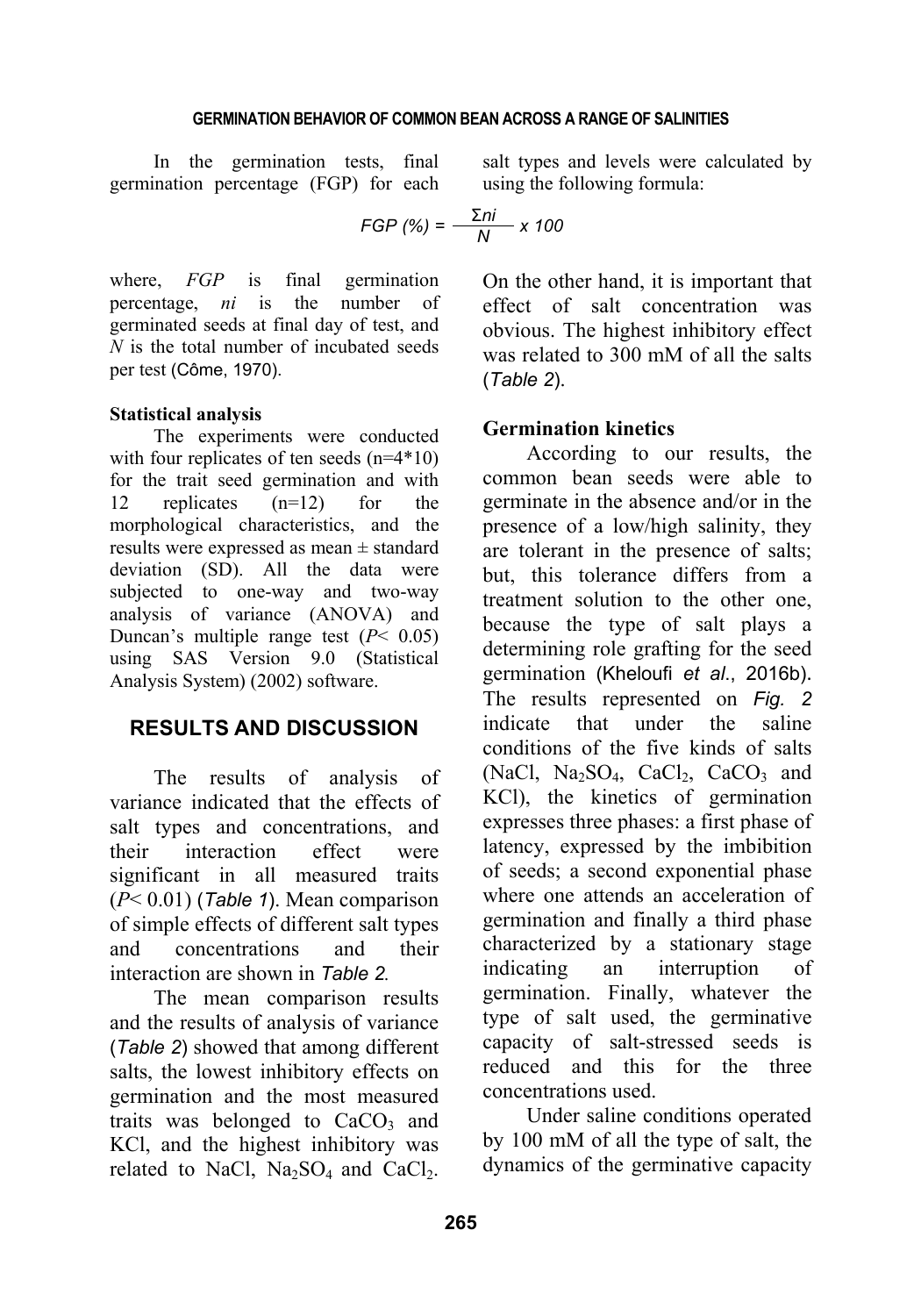are slightly disturbed. The seeds expressed their sensitivity starting from the concentration of 200 mM by expressing a very reduced germination rate with a very slow exponential phase and which lasts much longer to be stabilized at the  $10^{th}$  day of the experiment. The concerned salts by this observation were only NaCl,  $Na<sub>2</sub>SO<sub>4</sub>$ ,  $CaCl<sub>2</sub>$  and  $CaCO<sub>3</sub>$  (Fig. 2). According to Rejili *et al*. (2010), the osmotic effects are translated by the

inability of seeds to absorb sufficient amounts in water to return them to their critical threshold of moisture, necessary for the release of the process of germination; however, the toxic effects are bound to a cellular accumulation of salts, which cause disturbances of enzymes involved in the physiology of seed germination, prevent dormancy breaking of embryos and lead to a decrease in the capacity of germination.



**Figure 1 - Experimental design** 

# **Final germination percentage**

According to *Figure 3A,* interpretation of interaction effect of salt types and concentrations on germination percentage showed that maximum germination was obtained under non-saline conditions (control treatment) (87.5%). The lowest FGP was obtained under 300 mM of all salts recording the following values: 60% (NaCl), 60% (CaCO<sub>3</sub>), 52.5% (KCl),  $50\%$  (Na<sub>2</sub>SO<sub>4</sub>) and  $27.5\%$  $(CaCl<sub>2</sub>)$ . This reduction in the FGP induced by an increase of salinity stress have been described by numerous authors for the same leguminous species (Beltagi *et al*.,

2006; Taffouo *et al*., 2010; Cokkizgin, 2012; Mena *et al*., 2015). Decrease in germination by increasing of salinity level was possibly due to reduced soluble osmotic potential, high toxic ions and seed nutrient imbalance (Hu and Schmidhalter, 2005). It is also assumed that in addition to toxic effects of certain ions, higher concentration of salt, reduces the water potential in the medium, which hinders water absorption by germinating seeds and thus reduces germination (Jamil *et al*., 2006; Tavakkoli *et al*., 2010).

Germination of common bean seeds by various salts were in the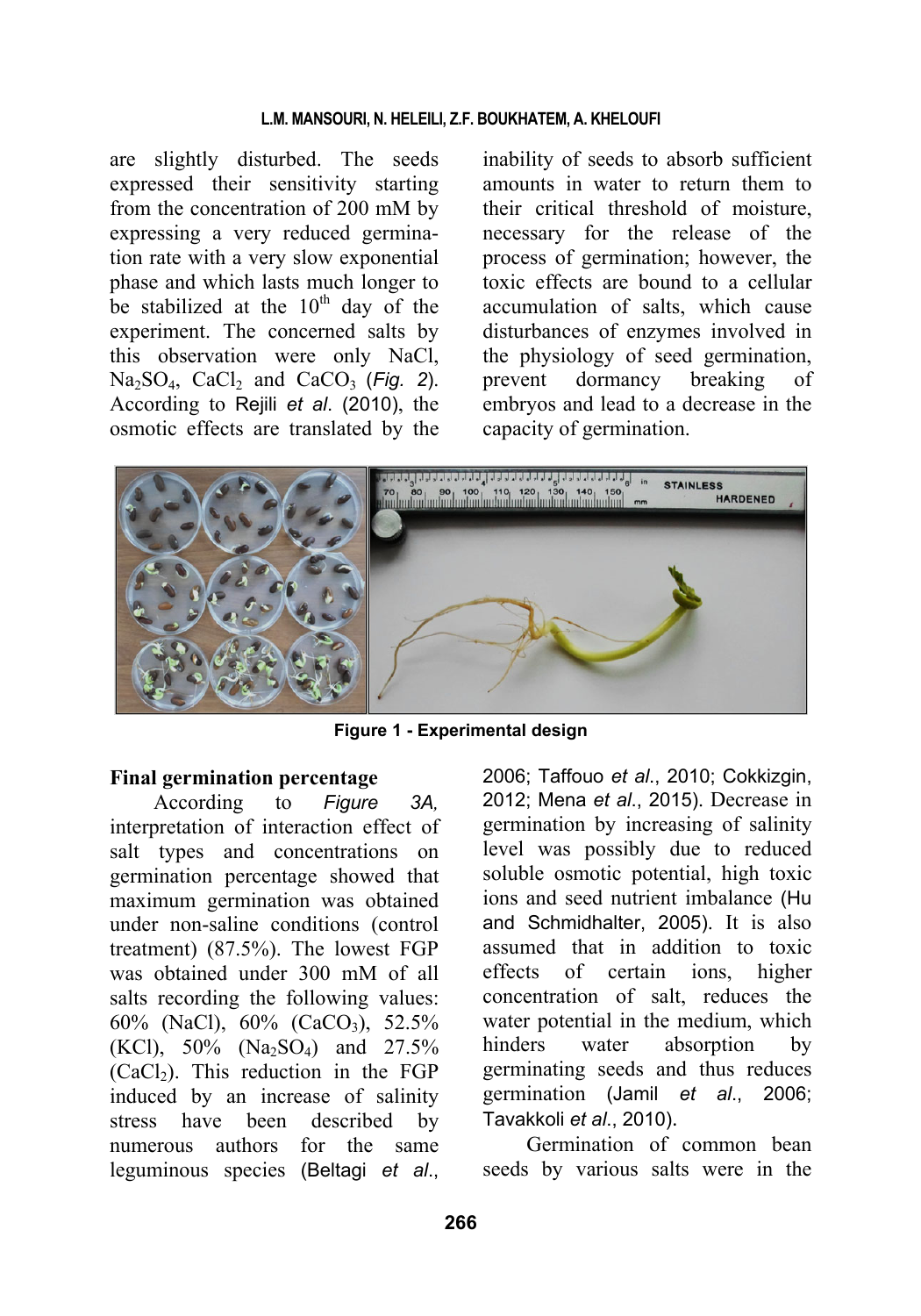order of NaCl >  $KCl$  > CaCO<sub>3</sub> >  $Na<sub>2</sub>SO<sub>4</sub> > CaCl<sub>2</sub>$  (*Table 2*).

Kaymakanova (2009) also showed that the three studied cultivars of *P. vulgaris* were inhibited stronger by  $Na<sub>2</sub>SO<sub>4</sub>$  than NaCl treatment. This can be attributed to the fact that different salts have different inhibitory effects on induction of germination suppression by lowering the osmotic potential of the medium (Moghaddam *et al*., 2018).

Most studies showed that the effect of salts on the germination is primarily osmotic and few researchers showed that it could be both ionic and osmotic (Duan *et al*., 2004; Joshi *et al*., 2005; Zhang *et al*., 2010).



Figure 2 - Effect different type of treatment solution (NaCl, Na<sub>2</sub>SO<sub>4</sub>, CaCl<sub>2</sub>, CaCO<sub>3</sub> and **KCl) at various concentrations of (0, 100, 200 and 300 mM) on the germination kinetics of** *Phaseolus vulgaris* **var.** *Djedida* **after 10 days of incubation in Petri dish**

### **Length of the taproot**

The root length are the most important parameters for salt stress, because roots are in direct contact with soil and absorb water from soil and supply it to the rest of the plant. For this reason, root length provides

an important trait in response to salt stress (Munns, 2011; Kheloufi *et al*., 2018). The length of the taproot showed a highly significant difference among the interaction effect of various salts and different salinity concentrations (*Fig. 3B*).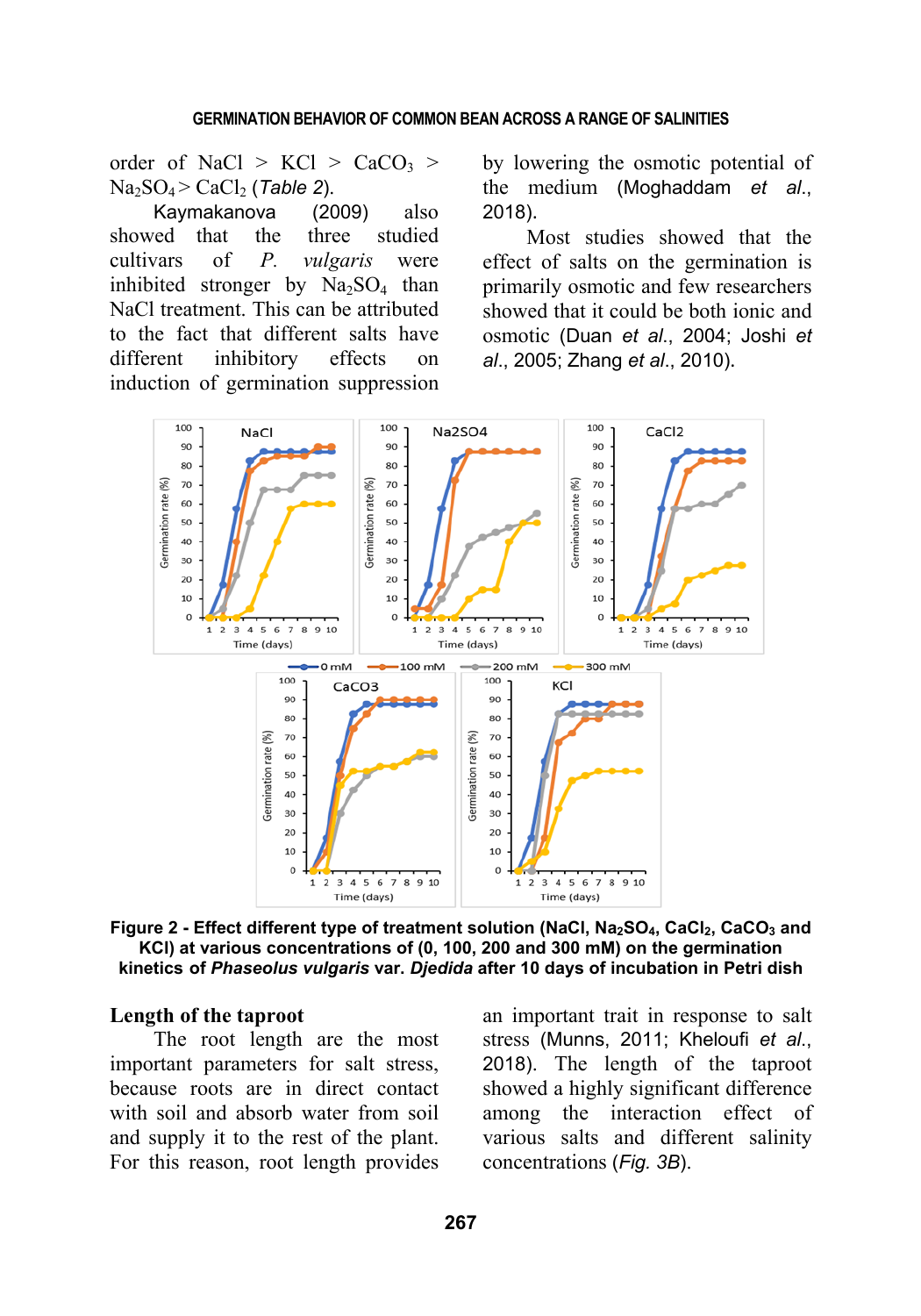By increasing of the salinity levels, the length of the taproot decreased. The highest root length was recorded in control treatment (6.97 cm) (*Fig. 3B*). The inhibitory effect of salts on root length have been found in our previous studies with three leguminous crops, *viz.* common bean, pea and chickpea (Mansouri and Kheloufi, 2017). The taproot length by various salts were in the order of  $CaCO<sub>3</sub> > KCl > NaCl >$ 

 $CaCl<sub>2</sub> > Na<sub>2</sub>SO<sub>4</sub>$  (*Table 2*). Decrease in plant height and other growth parameters are the most distinct and obvious effects of salt stress, since inhibition of growth is probably the most general response of plants to stress (Munns and Tester, 2008). Bayuelo-Jimenes (2002) reported that salt-tolerant species (accessions) of *Phaseolus* maintained relatively high root growth even at 180 mM (nutrient solution) NaCl.

**Table 1 - Analysis of variance for the traits investigated for** *Phaseolus vulgaris* **var.** *Djedida* **in response to salinity stress**  using different type of treatment solution (NaCl, Na<sub>2</sub>SO<sub>4</sub>, CaCl<sub>2</sub>, CaCO<sub>3</sub> **and KCl) at various concentrations of (0, 100, 200 and 300 mM)** 

| <b>Parameters</b> | Source of<br>variables | Degree of<br>freedom | <b>F</b> de Fisher | P        |
|-------------------|------------------------|----------------------|--------------------|----------|
| <b>FGP</b>        | <b>TRT</b>             | 3                    | 56,48              | < 0.0001 |
|                   | <b>TYPF</b>            | 4                    | 3,43               | 0.0136   |
|                   | TRT × TYPE             | 12                   | 2,74               | 0.0051   |
| <b>LTR</b>        | TRT                    | 3                    | 383,59             | < 0.0001 |
|                   | <b>TYPE</b>            | 4                    | 39,25              | < 0.0001 |
|                   | TRT × TYPE             | 12                   | 15,64              | < 0.0001 |
| <b>SECROOT</b>    | <b>TRT</b>             | 3                    | 70,27              | < 0.0001 |
|                   | <b>TYPE</b>            | 4                    | 25,48              | < 0.0001 |
|                   | TRT × TYPE             | 12                   | 8,10               | < 0.0001 |
| <b>COTYDW</b>     | TRT                    | 3                    | 157,81             | < 0.0001 |
|                   | <b>TYPE</b>            | 4                    | 37,42              | < 0.0001 |
|                   | TRT × TYPE             | 12                   | 7,30               | < 0.0001 |
| <b>SLDW</b>       | <b>TRT</b>             | 3                    | 165,92             | < 0.0001 |
|                   | <b>TYPE</b>            | 4                    | 173.03             | < 0.0001 |
|                   | TRT × TYPE             | 12                   | 23,19              | < 0.0001 |

TRT - Salt concentration, FGP - Final germination percentage (n=4\*10), LTR - Length of the taproot (n=12), SECROOT - Number of secondary roots (n=12), COTYDW - Cotyledon dry weight (n=12), SLDW - Seedling dry weight (n=12)

### **Number of secondary roots**

Developing a robust root system is crucial to plant survival and competition for soil resources (Schenk, 2006). There was a significant difference between various salts and each salinity level on secondary roots. The results of interaction effect showed that lateral roots were recorded mostly in control and  $200$  mM of  $CaCO<sub>3</sub>$  and KCl (*Fig. 3C*).

On the other hand, *P. vulgaris* seeds preserved the ability to produce secondary roots by increasing concentration to 300 mM up to 12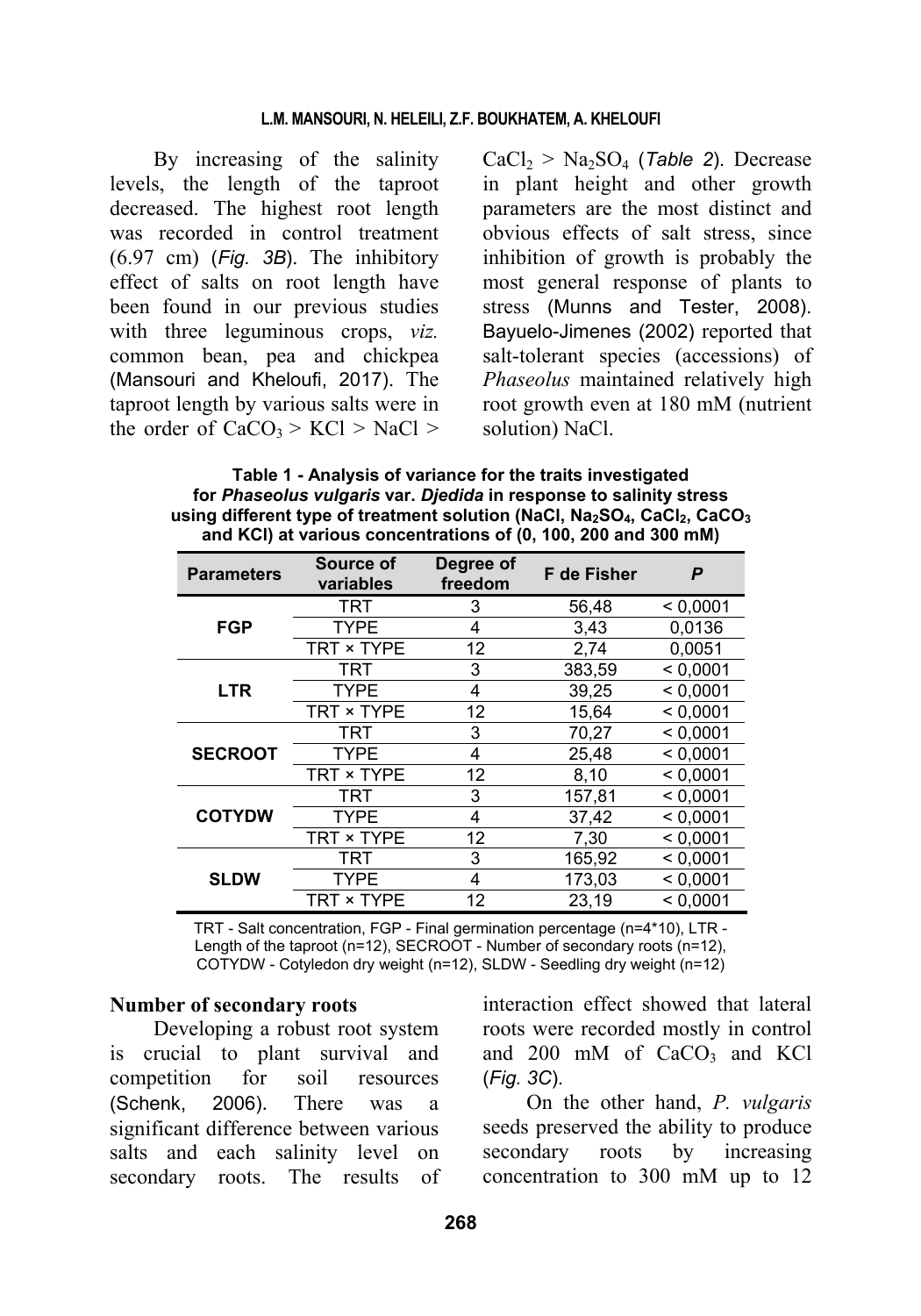only in  $CaCO<sub>3</sub>$ . While, under the same level, the inhibitory effects of  $Na<sub>2</sub>SO<sub>4</sub>$ , CaCl<sub>2</sub>, NaCl and KCl were higher (*Fig. 3C*). According to the same figure, the highest value of secondary roots belonged to 100 mM KCl. High salinity produces in plant a physiological drought. According to this, common bean duplicated the number of secondary and tertiary roots with modified architecture in response to drought (Nuñez-Barrios *et al*., 1998). No significance effect was found on secondary roots number under CaCO<sub>3</sub> (Table 2).

A deep and extensive root system has been advocated to increase productivity of food legumes under drought and salinity conditions. Root length could be an important trait to assist *in vitro* selection of salinity resistant varieties of beans with an improved capacity to acquire water (Mena *et al*., 2015).

Duan *et al*. (2013) found that primary and lateral roots have intrinsically different response programs to salinity, with lateral roots having a stronger suppression than primary roots after salt treatment. Under high salinity, the production of abscisic acid (ABA) is induced and it is necessary for suppression of lateral roots.

The ability of the root system to control entry of ions to the shoot has crucial importance to plant survival in the presence of salt (Chinnusamy, 2005). In addition, high salinity may inhibit seedling and root elongation by slowing down the water uptake by the plant (Munns, 2002).

# **Cotyledons dry weight**

During the germination process, the mobilization of seed reserves is initiated from the cotyledons to the embryonic axis (Bewley and Black, 1985). This process continues until the seedling stage, in which the primary sources are exhausted and the seedling becomes autotrophic to form leaves that carry out photosynthesis, which are the most important source of photosynthate of the plant (Munier-Jolain *et al*., 1998). The embryonic axis consists of the plumule and radicle, which demands nutrients from the seed when germination begins, which are provided by the cotyledons (Bewley and Black, 1985). The cotyledons dry biomass by various salts were in the order of  $CaCl<sub>2</sub>$  >  $NaCl > Na<sub>2</sub>SO<sub>4</sub> > KCl > CaCO<sub>3</sub>$ (*Table 2*).

The higher tolerance of cotyledon to salt stress may be an adaptive strategy of this species to survive with adverse environmental factors (Ruffino *et al*., 2010). Studies carried out by Wang *et al*. (2012) also indicated that cotyledons of *Vicia cracca* were more tolerant to NaCl stress than shoots.

According to Bathellier *et al*. (2008), during imbibition of the seed of *P. vulgaris* plants, cotyledons mass decrease slowly but after three days it was found that accelerated markedly. Cotyledons reduced its dry weight because they are the only structures that provide nutrients to the seedling (Díaz-Ruiz, 2012).

According to *Fig. 3D*, the reduction in dry biomass of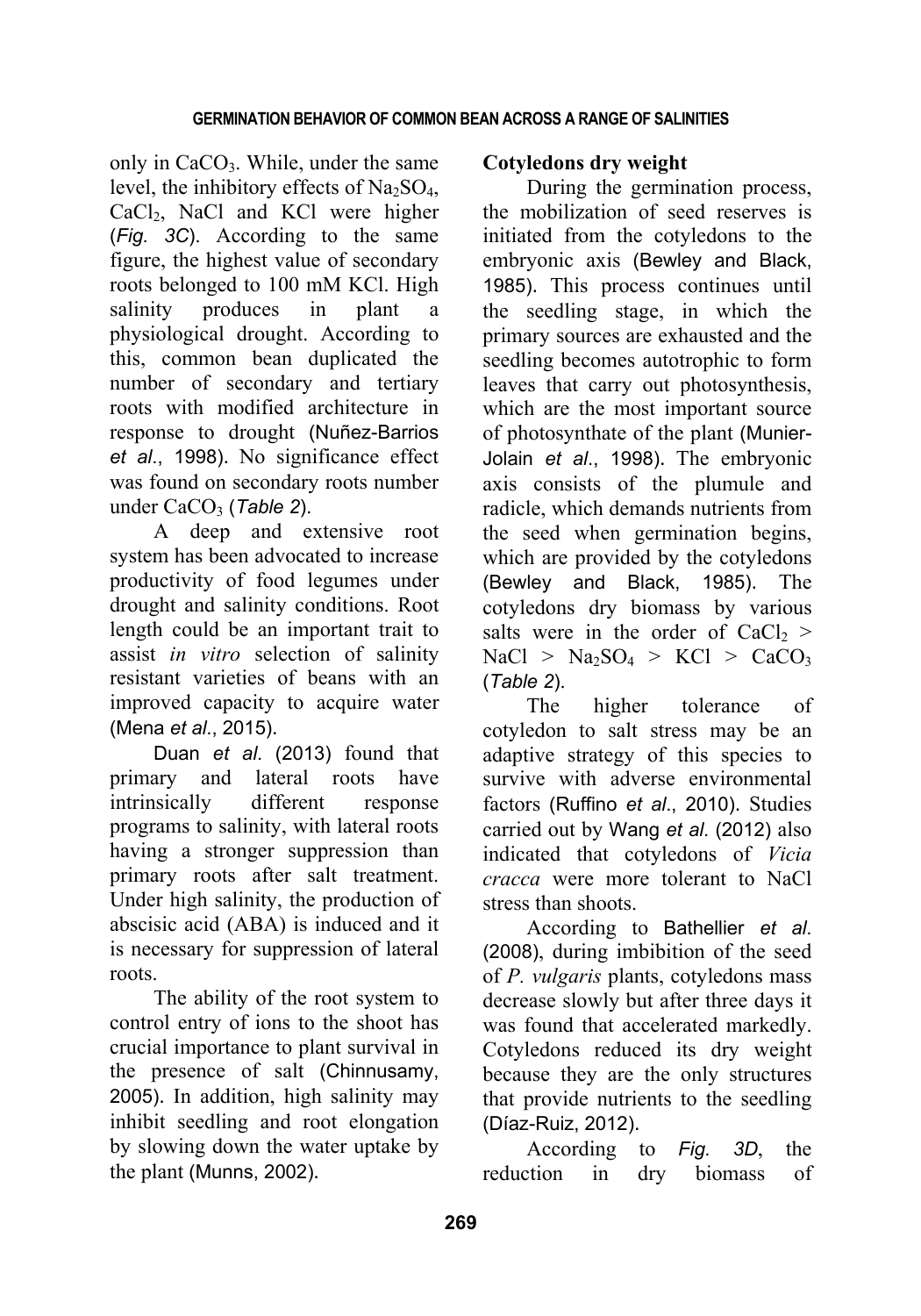cotyledons is proportional to germination rates and to the development of seedlings in dry biomass and in size. This establishes the relationships between growth of the shoot, root and provides nutrients from the cotyledons, which can be expressed by dry matter accumulation in the stem and root and to lose dry

matter of cotyledons (Milberg and Lamont, 1997; Koyro *et al*., 2008). In the germination process, the cotyledons lose metabolic dry matter and conserved structural dry matter during the development of the seedling so that they become the only structures that die (Díaz-Ruiz, 2012).

| <b>Treatment</b><br>solution    | <b>Parameters</b> | Source of<br>variables | Degree of<br>freedom | <b>F</b> de Fisher | P        |
|---------------------------------|-------------------|------------------------|----------------------|--------------------|----------|
| <b>NaCl</b>                     | FGP               | TRT                    | 3                    | 9.31               | 0.0019   |
|                                 | <b>LTR</b>        | TRT                    | 3                    | 101.33             | < 0.0001 |
|                                 | <b>SECROOT</b>    | TRT                    | 3                    | 15.32              | < 0,0001 |
|                                 | <b>COTYDW</b>     | TRT                    | 3                    | 50.00              | < 0,0001 |
|                                 | <b>SLDW</b>       | <b>TRT</b>             | 3                    | 84.97              | < 0,0001 |
| Na <sub>2</sub> SO <sub>4</sub> | <b>FGP</b>        | TRT                    | 3                    | 18.86              | < 0,0001 |
|                                 | <b>LTR</b>        | TRT                    | 3                    | 290.04             | < 0,0001 |
|                                 | <b>SECROOT</b>    | TRT                    | 3                    | 36.15              | < 0,0001 |
|                                 | <b>COTYDW</b>     | TRT                    | 3                    | 50.14              | < 0,0001 |
|                                 | <b>SLDW</b>       | TRT                    | 3                    | 119.20             | < 0,0001 |
| CaCl <sub>2</sub>               | <b>FGP</b>        | TRT                    | 3                    | 17.62              | 0.0001   |
|                                 | <b>LTR</b>        | TRT                    | 3                    | 141.49             | < 0.0001 |
|                                 | <b>SECROOT</b>    | TRT                    | 3                    | 33.54              | < 0,0001 |
|                                 | <b>COTYDW</b>     | TRT                    | 3                    | 36.50              | < 0,0001 |
|                                 | <b>SLDW</b>       | TRT                    | 3                    | 82.16              | < 0,0001 |
| CaCO <sub>3</sub>               | <b>FGP</b>        | TRT                    | 3                    | 6.97               | 0.0057   |
|                                 | <b>LTR</b>        | TRT                    | 3                    | 12.03              | < 0.0001 |
|                                 | <b>SECROOT</b>    | TRT                    | 3                    | 1.15               | 0.3449   |
|                                 | COTYDW            | <b>TRT</b>             | 3                    | 4.54               | 0.0092   |
|                                 | <b>SLDW</b>       | TRT                    | 3                    | 2.77               | 0.0578   |
| KCI                             | FGP               | TRT                    | 3                    | 15.11              | 0.0002   |
|                                 | <b>LTR</b>        | TRT                    | 3                    | 129.21             | < 0,0001 |
|                                 | <b>SECROOT</b>    | TRT                    | 3                    | 23.18              | < 0,0001 |
|                                 | <b>COTYDW</b>     | TRT                    | 3                    | 77.80              | < 0,0001 |
|                                 | <b>SLDW</b>       | TRT                    | 3                    | 74.13              | < 0.0001 |

| Table 2 - Analysis of variance for each treatment solution                                                  |  |
|-------------------------------------------------------------------------------------------------------------|--|
| (NaCl, Na <sub>2</sub> SO <sub>4</sub> , CaCl <sub>2</sub> , CaCO <sub>3</sub> and KCI) used to investigate |  |
| the response of <i>Phaseolus vulgaris</i> var. <i>Djedida</i> to salinity stress                            |  |

TRT - Salt concentration, FGP - Final germination percentage (n=4\*10), LTR - Length of the taproot (n=12), SECROOT - Number of secondary roots (n=12), COTYDW - Cotyledon dry weight (n=12), SLDW - Seedling dry weight (n=12)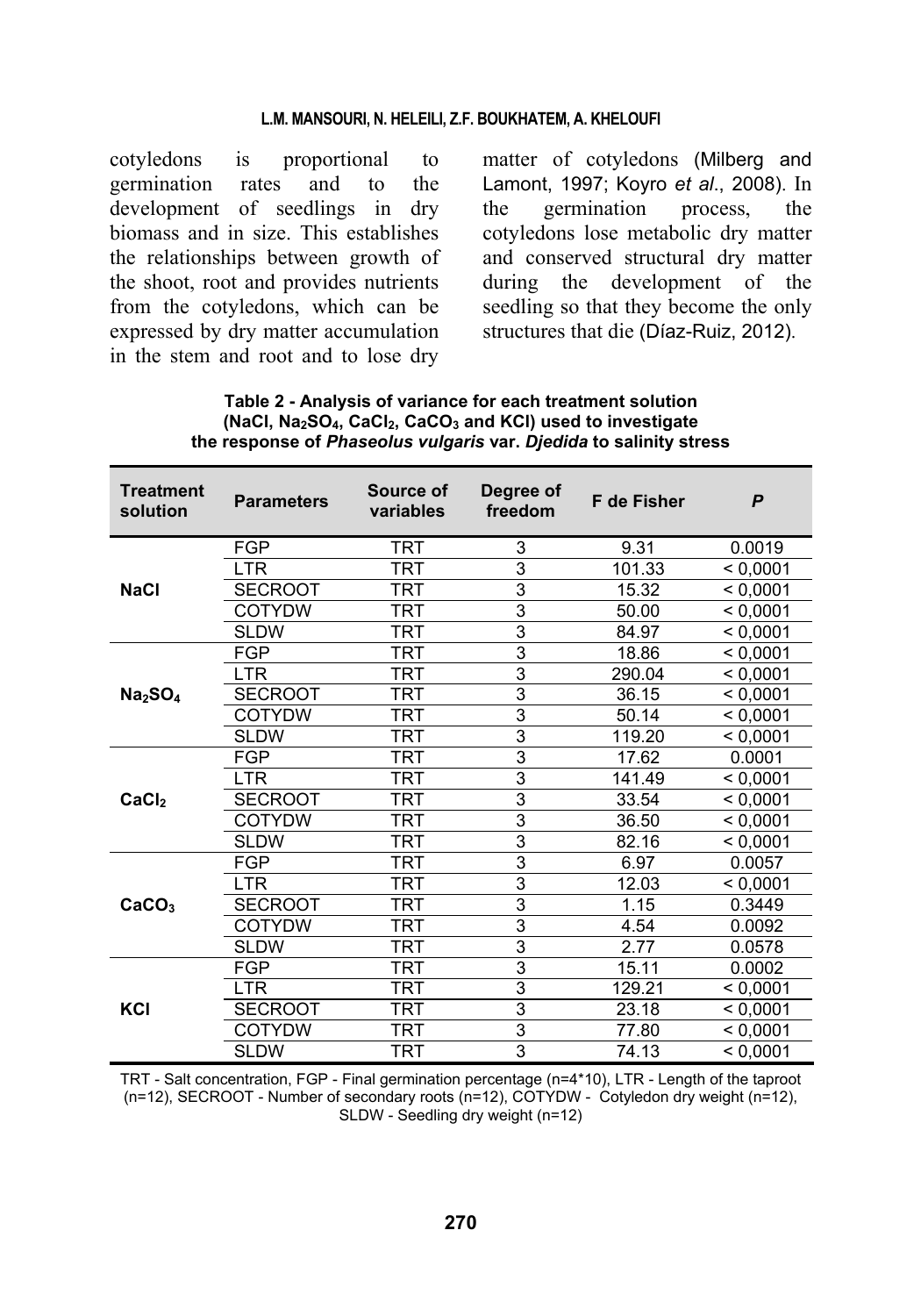# **Seedling dry weight**

According to the *Fig. 3E*, the maximum seedling dry weight was related to  $100$  mM of  $CaCO<sub>3</sub>$ (89.94 mg), while the minimum was recorded in 100 mM of  $Na<sub>2</sub>SO<sub>4</sub>$ (1.18 mg). Indeed, under a treatment solution of  $CaCO<sub>3</sub>$ , the seedlings recorded the highest values under all the salinity levels and also compared to control. Then, the seedling dry biomass by various salts were in the order of  $CaCO<sub>3</sub> > KCl > NaCl >$  $CaCl<sub>2</sub> > Na<sub>2</sub>SO<sub>4</sub>.$ 

Generally, the decreases in seedling growth, due to the increase in the salt concentration, are caused by physicochemical effects or by osmotic-toxic salts, which exist in saline solutions (Sarker *et al*., 2014). Reductions in the biomass of *P. vulgaris* under saline condition were indicative of severe growth limitations under 300 mM (*Fig. 3E*), except for  $CaCO<sub>3</sub>$  treatment solution. Salinity had adverse effects not only on the biomass, but also on other morphological parameters.

In several legumes, such as faba bean (*Vicia faba*) (Tammam, 2003; Bulut and Akıncı, 2010), soybean (*Glycine max*) (Panneerselvam *et al*.,

1998), and chickpea (*Cicer arietinum*) (Akhter *et al*., 2004), salinity was reportedly found to reduce seedling dry biomass. The reduction in seedling development may be due to toxic effects of the salt used, as well as unbalanced nutrient uptake by the seedlings (Jamil *et al*., 2006).

Bayuelo-Jiménez *et al*. (2002) indicate that the term 'salt tolerance during seed germination' is used only to refer to situations where the seed germinates rapidly under salt stress conditions. No distinction is made between osmotic and ionic effects of the salinity stress. Likewise, salt tolerance during early seedling growth is assessed on the absolute growth at a given salt concentration, as well as the percentage of growth under salt stress relative to growth under non-stress conditions. The same authors demonstrate that tolerance to salinity in *Phaseolus* species might also vary with developmental stages. Salt tolerance at germination and at the seedling stage appears to be controlled by more than one gene and is highly influenced by salt type and concentration (Yamaguchi and Blumwald, 2005; Munns, 2005).

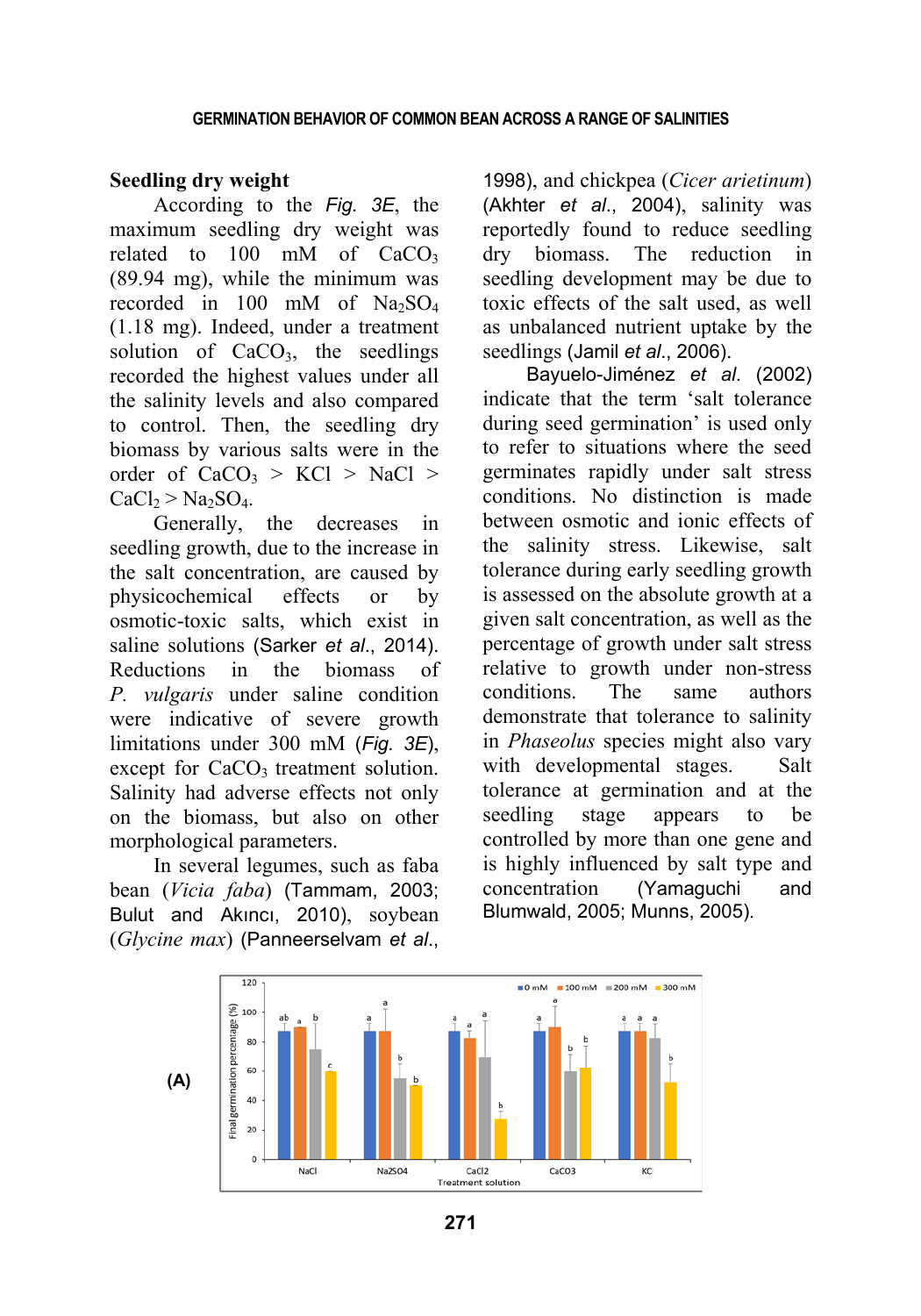

**Figure 3 - Interaction effect of salt types and concentrations on: (A) Final germination percentage, (B) Length of the taproot, (C) Number of secondary roots, (D) Cotyledon dry weight and (E) Seedling dry weight in** *Phaseolus vulgaris* **var.**  *Djedida* **after 10 days of incubation in Petri dish (For each treatment solution, means followed by the same letter are not significantly different at 5% probability level).**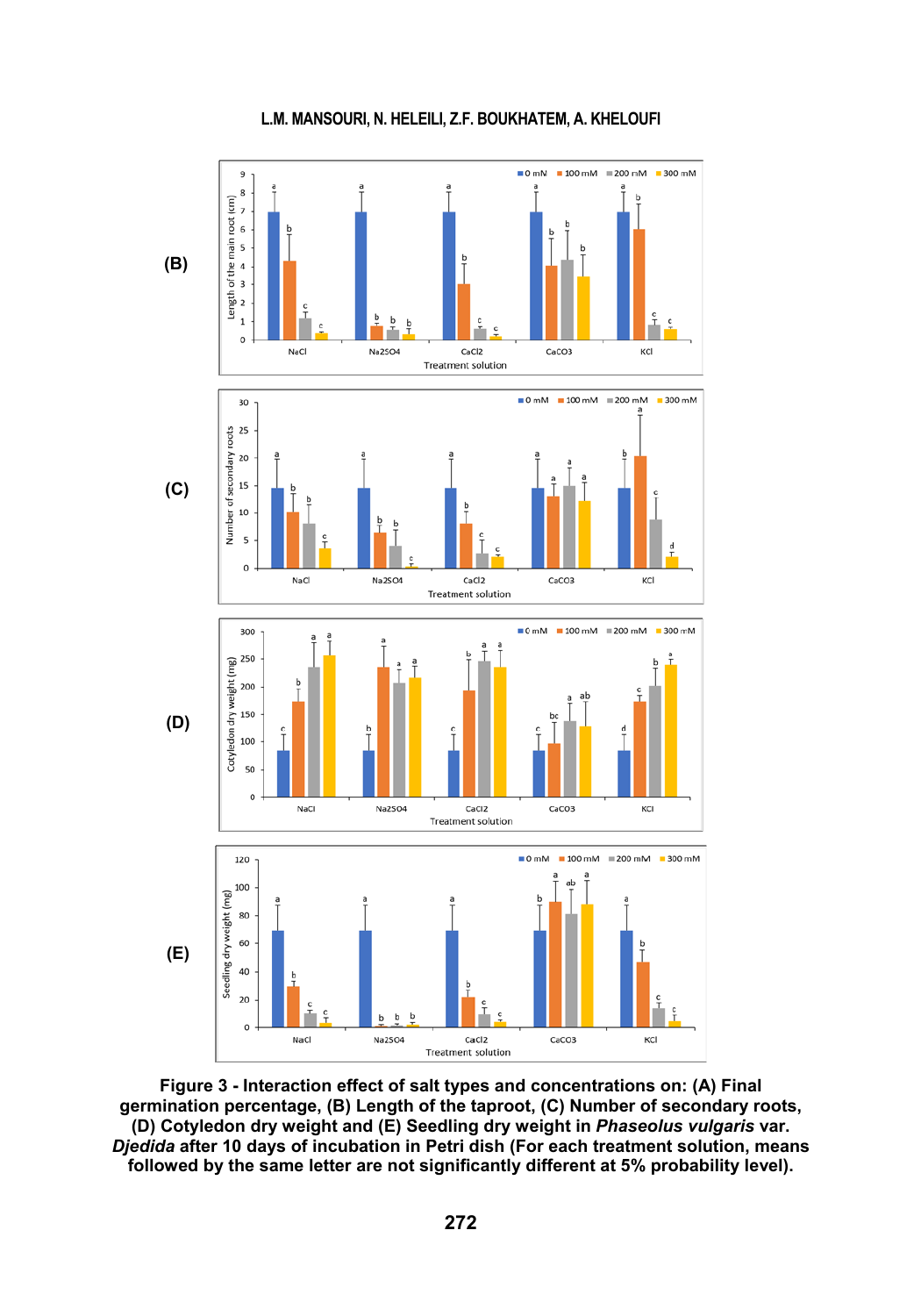# **CONCLUSIONS**

During germination stage, the radicle emergence would be controlled by the environment osmolarity, while the later growth of the seedling would be limited by the reserve mobilization. It can be concluded that salt stress decreased seed germination and seedling length at early growth stage. As the results demonstrated, the inhibitory effects of the five salt types studied in the germination phase of common bean differed substantially, especially in the case of NaCl, CaCl<sub>2</sub> and Na<sub>2</sub>SO<sub>4</sub>. Inhibitory effects of these salts on common bean were very strong, compared to those of  $CaCO<sub>3</sub>$  and KCl. These differential behaviors of *P. vulgaris* var. *Djedida* seeds according to the salt types are presumably due to the fact that the same concentration of salt generates different osmotic potentials and the osmotic effect may have a greater influence on germination.

### **REFERENCES**

- **Adda, A., Regagba, Z., Latigui, A. & Merah, O. (2014).** Effect of salt stress on α-amylase activity, sugars mobilization and osmotic potential of *Phaseolus vulgaris* L. seeds var. 'Cocorose' and 'Djadida' during germination. *J.Biol.Sci.*, 14(5): 370- 375, DOI: 10.3923/jbs.2014.370.375
- **Akhter, J., Mahmood, K., Malik, K.A., Mardan, A., Ahmad, M. & Iqbal, M.M. (2004).** Effects of hydrogel amendment on water storage of sandy loam and loam soils and

seedling growth of barley, wheat and chickpea. *Plant Soil Environ.*, 50(10): 463-469.

- **Bathellier, C., Badeck, F.W., Couzi, P., Harscoët, S., Mauve, C. & Ghashghaie, J. (2008).** Divergence in δ13C of dark respired  $CO<sub>2</sub>$  and bulk organic matter occurs during the transition between heterotrophy and autotrophy in *Phaseolus vulgaris* plants. *New Phytologist*, 177(2): 406-418, DOI: 10.1111/j. 1469-8137.2007.02246.x
- **Bayuelo-Jiménes, J.S., Debouck, D.G. & Lynch, J.P. (2002).** Salinity tolerance of *Phaseolus* species during early vegetative growth. *Crop Sci.*, 42(6): 2184-2192, DOI: 10.2135/cropsci2002.2184
- **Beebe, S., Rao, I., Blair, M. & Acosta-Gallegos, J. (2013).** Phenotyping common beans for adaptation to drought. *Front.Physiol.*, 4: 1-20, DOI: 10.3389/fphys.2013.00035
- **Beltagi, M.S., Ismail, M.A. & Mohamed, F.H. (2006).** Induced salt tolerance in common bean (*Phaseolus vulgaris* L.) by gamma irradiation. *Pak.J.Biol.Sci*., 9(6): 1143-1148, DOI: 10.3923/pjbs.2006.1143.1148
- **Bernstein, L. & Hayward, H.E. (1958).** Physiology of salt tolerance. *Annu.Rev.Plant Physiol.*, 9(1): 25- 46, DOI: 10.1146/annurev.pp.09.060 158.000325
- **Bevilaqua, G.A.P. & Antunes, I.F. (2015).** Chemical composition of whole grains in common beans landraces and breeding genotypes. *Holos*, (2): 81-91, DOI: 10.15628/ holos.2015.1996
- **Bewley, J.D. & Black, M. (1985).** Seeds. In: Seeds, Germination, Structure, and Composition, pp. 1-27. Springer, Boston, MA.
- **Bewley, J.D. & Black, M. (2012).** Physiology and biochemistry of seeds in relation to germination: Vol. 2: Viability, dormancy, and environmental control. Springer Science & Business Media.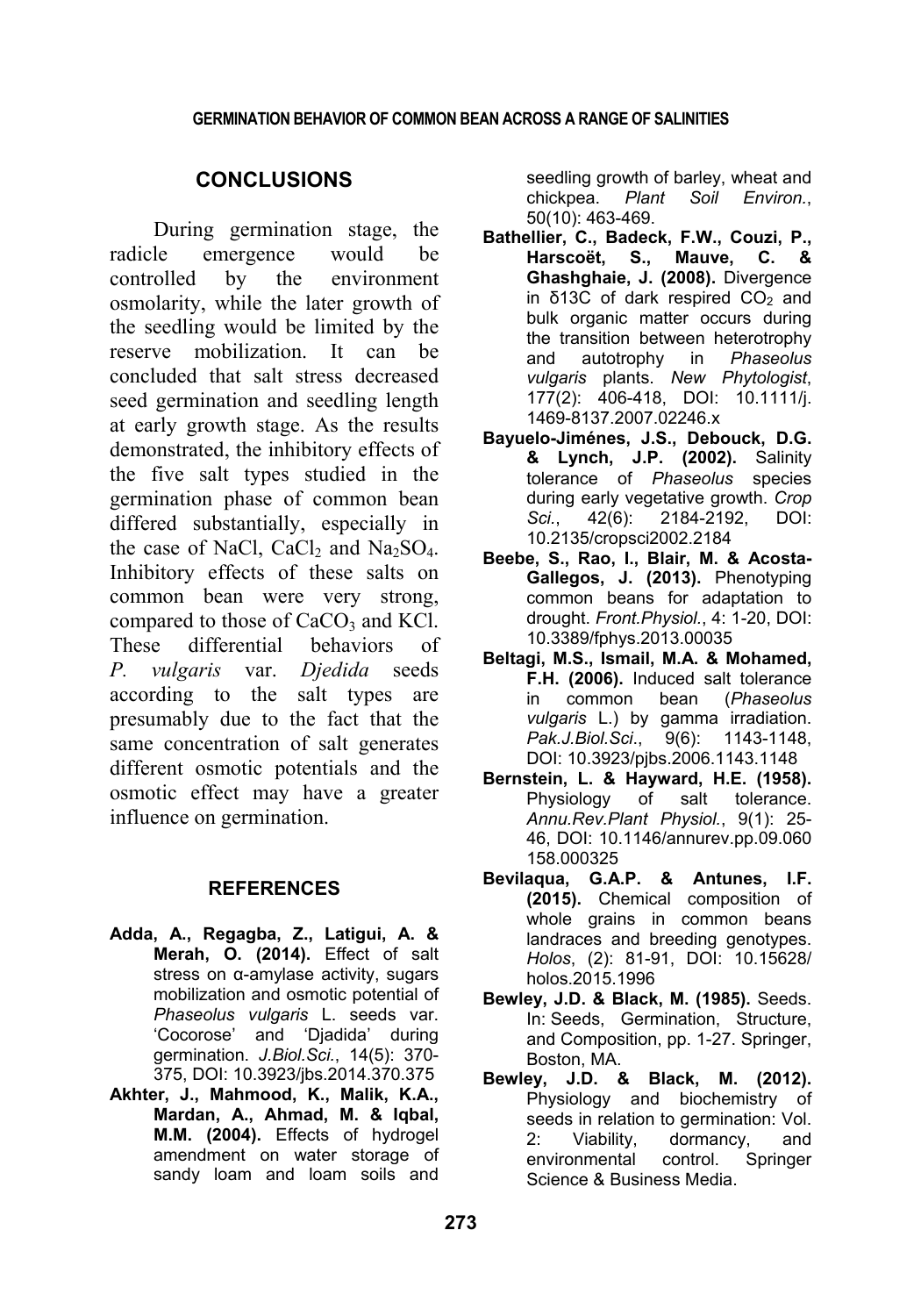- **Blair, M.W. (2013).** Mineral biofortification strategies for food staples: the example of common bean. *J.Agric. Food Chem.*, 61(35): 8287-8294, DOI: 10.1021/jf400774y
- **Bouzid, S. & Rahmoune, C. (2012).** Enhancement of saline water for irrigation of *Phaseolus vulgaris* L. species in presence of molybdenum. *Procedia Eng.*, 33: 168-173, DOI: 10.1016/j.proeng.2012.01.1190
- **Bradford, K.J. (1995).** Water relations in seed germination. *Seed Development and Germination*, 1(13): 351-396.
- **Bulut, F. & Akıncı, Ş. (2010).** The effect of salinity on growth and nutrient composition in broad bean (*Vicia faba* L.) seedlings. *Fresen.Environ. Bull*., 19(12): 2901-2910.
- **Chinnusamy, V., Jagendorf, A. & Zhu, J.K. (2005).** Understanding and improving salt tolerance in plants. *Crop Sci.*, 45(2): 437-448, DOI: 10.2135/cropsci2005.0437
- **Cokkizgin, A. (2012).** Salinity stress in common bean (*Phaseolus vulgaris* L.) seed germination. *Not.Bot.Horti Agrobo.* Cluj-Napoca, 40(1): 177- 182. DOI: https://doi.org/10.15835/ nbha4017493
- **Côme, D. (1970).** Obstacles to germination. Masson et Cie. (Eds.), Paris, 162 p.
- **Díaz-Ruiz, R. (2012).** The distribution of dry matter in bean seedlings in light and darkness conditions. *Applied Photosynthesis*, 335-352.
- **Duan, D., Liu, X., Khan, M.A. & Gul, B. (2004).** Effects of salt and water stress on the seed germination of *Chenopodium glaucum* L. seed. *Pak.J.Bot*., 36(4):793-800.
- **Duan, L., Dietrich, D., Ng, C.H., Chan, P.M.Y., Bhalerao, R., Bennett, M.J. & Dinneny, J.R. (2013).** Endodermal ABA signaling promotes lateral root quiescence during salt stress in *Arabidopsis* seedlings. *The Plant Cell*, 25(1): 324-341, DOI: 10.1105/tpc.112.107227
- **Faramarzi, M., Abbaspour, K.C., Vaghefi, S.A., Farzaneh, M.R., Zehnder, A.J., Srinivasan, R. & Yang, H. (2013).** Modeling impacts of climate change on freshwater availability in Africa. *J.Hydrol.*, 480: 85-101, DOI: 10.1016/j.jhydrol.2012. 12.016
- **Finch-Savage, W.E. & Bassel, G.W. (2015).** Seed vigour and crop establishment: extending performance beyond adaptation. *J.Exp.Bot.*, 67(3): 567-591, DOI: 10.1093/jxb/erv490
- **Galford, G.L., Melillo, J., Mustard, J.F., Cerri, C.E.P. & Cerri, C.C. (2010).** The Amazon frontier of land-use change: croplands and consequences for greenhouse gas emissions. *Earth Interact.*, 14: 1-24, DOI: 10.1175/2010EI327.1
- **Hu, Y. & Schmidhalter, U. (2005).** Drought and salinity: a comparison of their effects on mineral nutrition of plants. *J. Plant Nutr.Soil Sci.*, 168(4): 541-549, DOI: 10.1002/jpln.200420 516
- **Jamil, M., Deog Bae, L., Kwang Yong, J., Ashraf, M., Sheong Chun, L. & Eui Shik, R. (2006).** Effect of salt (NaCl) stress on germination and early seedling growth of four vegetables species. *J.Centr.Eur Agric.*, 7(2): 273-282.
- **Joshi, A.J., Mali, B.S. & Hinglajia, H. (2005).** Salt tolerance at germination and early growth of two forage grasses growing in marshy habitats. *Environ.Exp.Bot*., 54(3): 267-274, DOI: 10.1016/j.envexpbot.2004.09. 005
- **Kaymakanova, M. (2009).** Effect of salinity on germination and seed physiology in bean (*Phaseolus vulgaris* L.). *Biotechnol.Biotec.Eq.*, 23(sup.1): 326-329, DOI: 10.1080/ 13102818.2009.10818430
- **Kheloufi, A., Chorfi, A. & Mansouri, L.M. (2017).** Germination kinetics in two *Acacia karroo* hayne ecotypes under salinity conditions. *OALib.J.,* 4: 1-11, DOI: 10.4236/oalib.1103319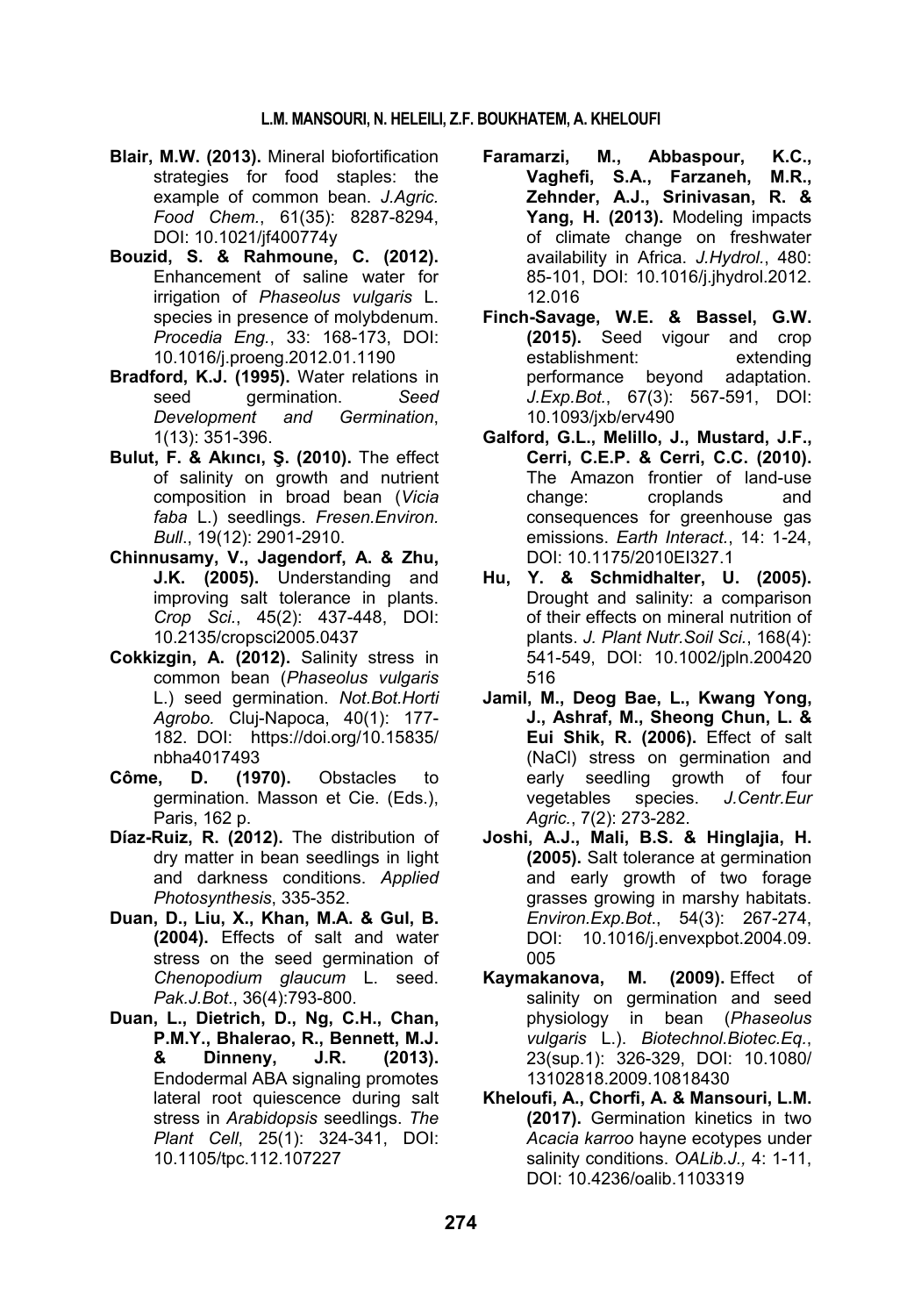- **Kheloufi, A., Chorfi, A. & Mansouri, L.M. (2016a).** Comparative effect of NaCl and CaCl2 on seed germination of *Acacia saligna* L. and *Acacia decurrens* Willd. *Int.J.Biosci.*, 8(6): 1- 13, DOI: 10.12692/ijb/8.6.1-13
- **Kheloufi, A., Chorfi, A. & Mansouri, L.M. (2016b).** The Mediterranean seawater: the impact on the germination and the seedlings emergence in three Acacia species. *J.Bio.Env.Sci.*, 8(6): 238-249.
- **Kheloufi, A., Chorfi, A., Mansouri, L.M. & Benyamina, H. (2018).** Morphophysiological characterization and photosynthetic pigment contents of *Acacia karroo* hayne seedlings under saline conditions. *Agricult. Forest.,* 64(2): 87-99, DOI: 10.177 07/AgricultForest.64.2.06
- **Koyro, H.W., Lieth, H. & Eisa, S.S. (2008).** Salt tolerance of *Chenopodium quinoa* Willd., grains of the Andes: Influence of salinity on biomass production, vield, composition of reserves in the seeds, water and solute relations. *Mangroves and Halophytes: Restoration and Utilisation*, 133-145. Springer, Dordrecht.
- **Kusvuran, S., Kiran, S. & Ellialtioglu, S.S. (2016).** Antioxidant enzyme activities and abiotic stress tolerance relationship in vegetable crops. Arun K. Shanker (Ed.), Abiotic and biotic stress in plants-recent advances and future perspectives. Publisher: Intech, Chitra Shanker, 481-506, DOI: 10.5772/62235
- **Lobell, D.B. (2014).** Climate change adaptation in crop production: beware of illusions. *Glob. Food Sec.* 3(2): 72-76, DOI: 10.1016/j.gfs.2014. 05.002
- **Mansouri, L.M. & Kheloufi, A. (2017).** Effect of diluted seawater on seed germination and seedling growth of three leguminous crops (pea, chickpea and common bean). *Agricult.Forest,* 63(2): 131-142, DOI: 10.17707/AgricultForest.63.2.11
- **Mena, E., Leiva-Mora, M., Jayawardana, E.K.D., García, L., Veitía, N.,**  Bermúdez-Caraballoso. I., **Collado, R. & Ortíz, R.C. (2015).** Effect of salt stress on seed germination and seedlings growth of *Phaseolus vulgaris* L. *Cult.Trop.*, 36(3): 71-74.
- **Milberg, P. & Lamont, B.B. (1997).** Seed/cotyledon size and nutrient content play a major role in early performance of species on nutrientpoor soils. *New Phytol.*, 137(4): 665- 672, DOI: 10.1046/j.1469-8137. 1997.00870.x
- **Moghaddam, M., Babaei, K. & Saeedi Pooya, E. (2018).** Germination and growth response of flax (*Linum usitatissimum*) to salinity stress by different salt types and concentrations. *J. Plant Nutr.*, 41(5): 563-573, DOI: 10.1080/01904167 .2017.1392573
- **Munier-Jolain, N.G., Munier-Jolain, N.M., Roche, R., Ney, B. & Duthion, C. (1998).** Seed growth rate in grain legumes I. Effect of photoassimilate availability on seed growth rate. *J.Exp.Bot.* 49(329): 1963-1969, DOI: 10.1093/jxb/49. 329.1963
- **Munns, R. (2002).** Comparative physiology of salt and water stress. *Plant Cell Environ.*, 25(2): 239-250, DOI: 10.1046/j.0016-8025.2001. 00808.x
- **Munns, R. (2005).** Genes and salt tolerance: bringing them together. *New Phytol*., 167: 645-663, DOI: 10.1111/j.1469-8137.2005.01487.x
- **Munns, R. (2011).** Plant adaptations to salt and water stress: differences and commonalities. *Adv.Bot.Res.,* 57: 1-32, DOI: 10.1016/B978-0-12- 387692-8.00001-1
- **Munns, R. & Termaat, A. (1986).** Wholeplant responses to salinity. *Aust.J. Plant Physiol.,* 13(1): 143-160, DOI: 10.1071/PP9860143
- **Munns, R. & Tester, M. (2008).** Mechanisms of salinity tolerance. *Annu.Rev.Plant Biol.*, 59: 651-681,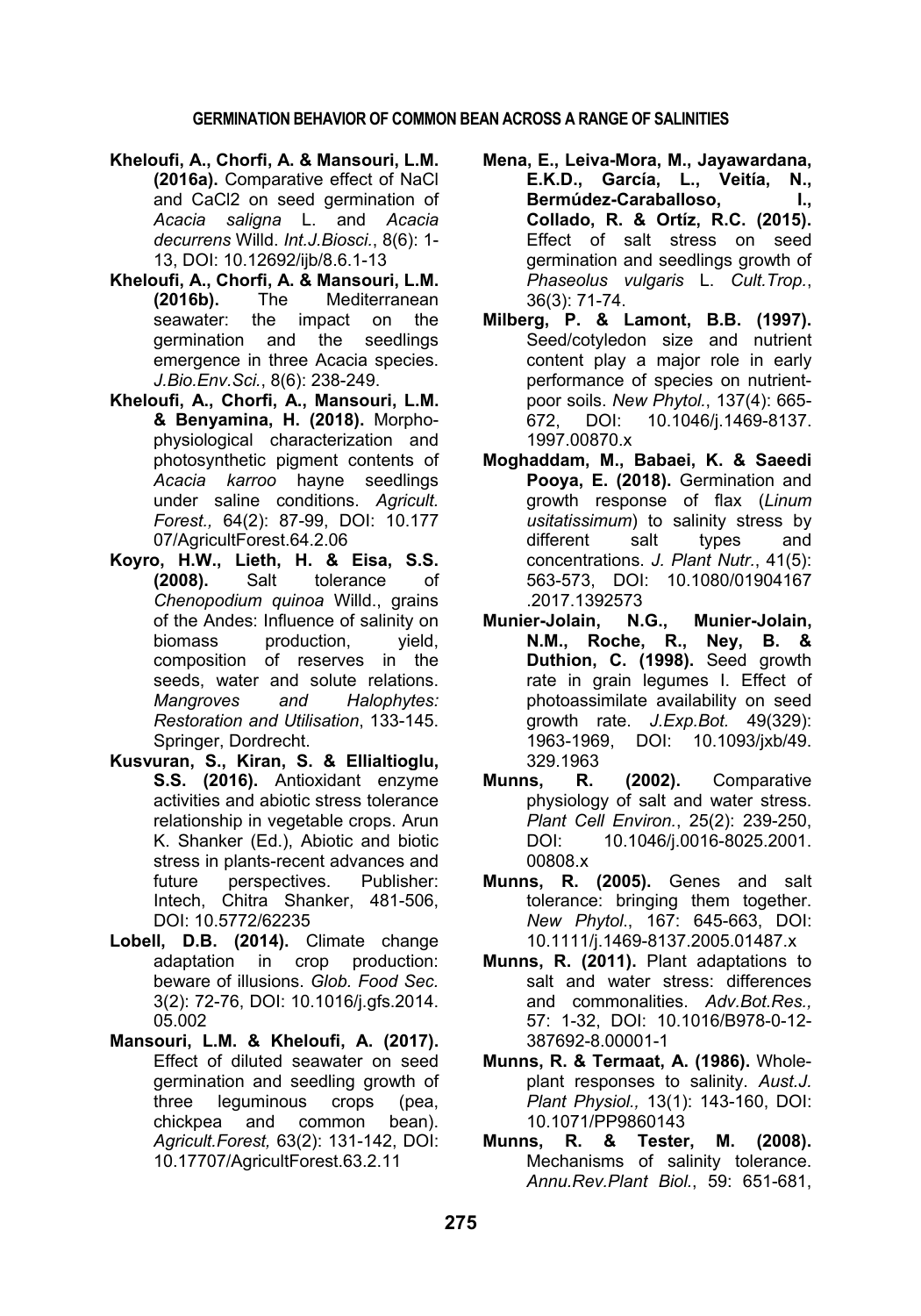DOI: 10.1146/annurev.arplant.59.03 2607.092911

- **Nuñez-Barrios, A.N., Ritchie, J. & Smucker, A.J. (1998).** El efecto de sequía en el crecimiento, la fotosíntesis y la intercepción de luz en frijol común (Effect of drought on photosynthesis, growth, and light interception in dry beans). *Agron. Mesoam.*, 9(2): 1-8, DOI 10.15517/am.v9i2.19463
- **Panneerselvam, R., Muthukumarasamy, M. & Rajan, S.N. (1998).** Amelioration of NaCl stress by triadimefon in soybean seedlings. *Biol.Plant.*, 41(1): 133-137.
- **Parihar, P., Singh, S., Singh, R., Singh, V.P. & Prasad, S.M. (2015).** Effect of salinity stress on plants and its tolerance strategies: a review. *Envir. Sci.Pollut.Res.*, 22(6): 4056-4075, DOI: 10.1007/s11356-014-3739-1.
- **Rejili, M., Vadel, A.M., Guetet, A., Mahdhi, M., Lachiheb, B., Ferchichi, A. & Mars, M. (2010).** Influence of temperature and salinity on the germination of *Lotus creticus* (L.) from the arid land of Tunisia. *Afr.J.Ecol.*, 48(2): 329-337, DOI: 10.1111/j.1365-2028.2009.01111.x
- **Ruffino, A.M.C., Rosa, M., Hilal, M., González, J.A. & Prado, F.E. (2010).** The role of cotyledon metabolism in the establishment of quinoa (*Chenopodium quinoa*) seedlings growing under salinity. *Plant Soil*, 326(1-2): 213-224, DOI: 10.1007/s11104-009-9999-8
- **Sarker, A., Hossain, M.I. & Kashem, M.A. (2014).** Salinity (NaCl) tolerance of four vegetable crops during germination and early seedling growth. *Int.J. Latest Res.Sci.Technol*., 3(1): 91-95.
- **Schabes, F.I. & Sigstad, E.E. (2005).** Calorimetric studies of quinoa (*Chenopodium quinoa* Willd.) seed germination under saline stress conditions. *Thermochim. Acta*, 428(1-2): 71-75, DOI: 10.1016/j.tca. 2004.09.027
- Schenk, H.J. (2006). Root competition: beyond resource depletion. *J. Ecol.*, 94(4): 725-739, DOI: 10.1111/j.1365 -2745.2006.01124.x
- **Shannon, M.C. & Grieve, C.M. (1998).** Tolerance of vegetable crops to salinity. *Sci.Hortic.*, 78(1-4): 5-38, DOI: 10.1016/S0304-4238(98)00189 -7
- **Sinclair, T.R. & Vadez, V. (2012).** The future of grain legumes in cropping systems. *Crop Past.Sci.,* 63(6): 501- 512, DOI: 10.1071/CP12128
- **Taffouo, V. D., Meguekam, L., Akoa, A. & Ourry, A. (2010).** Salt stress effects on germination, plant growth and accumulation of metabolites in five leguminous plants. *Nong Ye Ke Xue Yu Ji Shu*, 4(2): 27.
- **Taïbi, K., Taïbi, F., Abderrahim, L.A., Ennajah, A., Belkhodja, M. & Mulet, J.M. (2016).** Effect of salt stress on growth, chlorophyll content, lipid peroxidation and antioxidant defense systems in *Phaseolus vulgaris* L. *S.Afr.J.Bot.*, 105: 306-312, DOI: 10.1016/j.sajb. 2016.03.011
- **Tammam, A.A. (2003). Response of**  *Vicia faba* plants to the interactive effect of sodium chloride salinity and salicylic acid treatment. *Acta Agron.Hung.*, 51(3): 239-248, DOI: 10.1556/AAgr.51.2003.3.1
- **Tavakkoli, E., Rengasamy, P. & McDonald, G.K. (2010).** High concentrations of Na<sup>+</sup> and Cl<sup>-</sup> ions in soil solution have simultaneous detrimental effects on growth of faba bean under salinity stress. *J.Exp.Bot.*, 61(15): 4449-4459, DOI: 10.1093/jxb/erq251
- **Tobe, K., Li, X. & Omasa, K. (2002).** Effects of sodium, magnesium and calcium salts on seed germination and radicle survival of a halophyte, *Kalidium caspicum* (Chenopodiaceae). *Aust.J.Bot.*, 50(2): 163-169, DOI: 10.1071/BT0 1065
- **Tobe, K., Li, X. & Omasa, K. (2004).** Effects of five different salts on seed